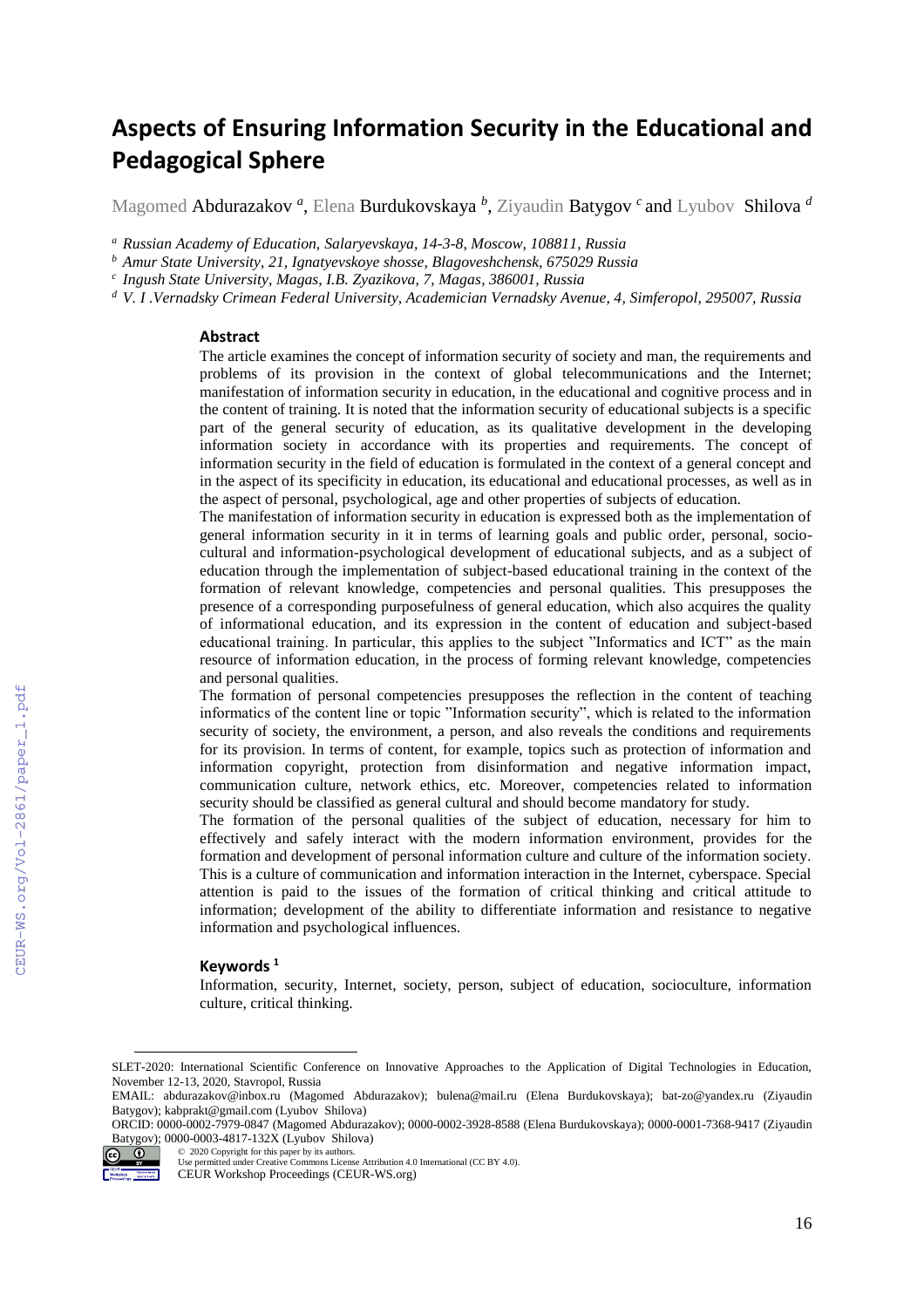### **1. Introduction**

With the development of global informatization and social and information aspects in the scientific and educational sphere, the driving force behind the change in the form and content of education is not the production of goods, but the information industry and the corresponding IT-technology for its processing, which is characterized by the task of providing educational subjects with the necessary knowledge in the required form in real time. Almost unlimited access to knowledge through global networks, the possibility of intensive communications between people at a distance, the growing intensity of the "virtual" or "augmented" life of users in cyberspace makes one think about the future of education, about the ways of its development. The development of methods and means of informatics and the process of informatization of education require a radical rethinking of the goals, content, forms and methods of teaching any academic discipline at a new modern level, including at the system level. The system-informational approach is increasingly beginning to be perceived as a general scientific method of cognizing nature and society.

It is quite obvious that the consequences of the information revolution affect the very foundation of civilization. Back in June 2000, the Okinawa Charter of the Global Information Society was adopted, as well as a special Manifesto on the Information Revolution in Economics and Finance. The Charter has repeatedly emphasized that the information revolution is carried out within the framework of the concept of a Knowledge based Society.

According to the Doctrine of Information Security of the Russian Federation, "information security" is understood as "the state of protection of the individual, society and the state from internal and external information threats, which ensures the implementation of constitutional rights and freedoms of man and citizen, a decent quality and standard of living of citizens, sovereignty, territorial integrity and sustainable socio-economic development of the Russian Federation, defense and security of the state" [\[30\].](#page-14-0)

A further impetus in the state-building of the post-industrial (information) society in our country was given by the adoption of the Strategy for the Development of the Information Society in the Russian Federation for 2017-2030. This document defines "... goals, objectives and measures for the implementation of the domestic and foreign policy of the Russian Federation in the field of application of information and communication technologies, aimed at the development of the information society, the formation of a national digital economy, ensuring national interests and implementing strategic national priorities" [\[29\].](#page-14-1)

The main principles of the Strategy are:

- a) ensuring the rights of citizens to access information;
- b) ensuring freedom of choice of means of obtaining knowledge when working with information;
- c) preservation of traditional and customary for citizens (other than digital) forms of receiving goods and services;
- d) the priority of traditional Russian spiritual and moral values and adherence to the norms of behavior based on these values when using information and communication technologies;
- e) ensuring the legality and reasonable sufficiency in the collection, accumulation and dissemination of information about citizens and organizations;
- f) ensuring state protection of the interests of Russian citizens in the information sphere.

In the modern division of labor, the subjects of training are not the IT-technologies and information systems themselves, but the ways of interacting with them and the technology of their consumption. The UNESCO report emphasizes that "it is not the technology itself that is important, but its interaction with learning and its role in the context of the education system as a whole" [\[32\].](#page-14-2) The thesis received practical confirmation in the context of COVID-19 with the transition to distance learning and the use of mobile devices.

In the course of the digitalization of society and education, a very specific social context of informatics and ICT began to crystallize. The following aspects of this context are definitely of fundamental importance for our study:

The first aspect is related to the influence of the information factor on social processes. In the scientific literature, this direction is called "Social Informatics", the priority task of which is a comprehensive study of the information society. The leading experts in this field, both in our country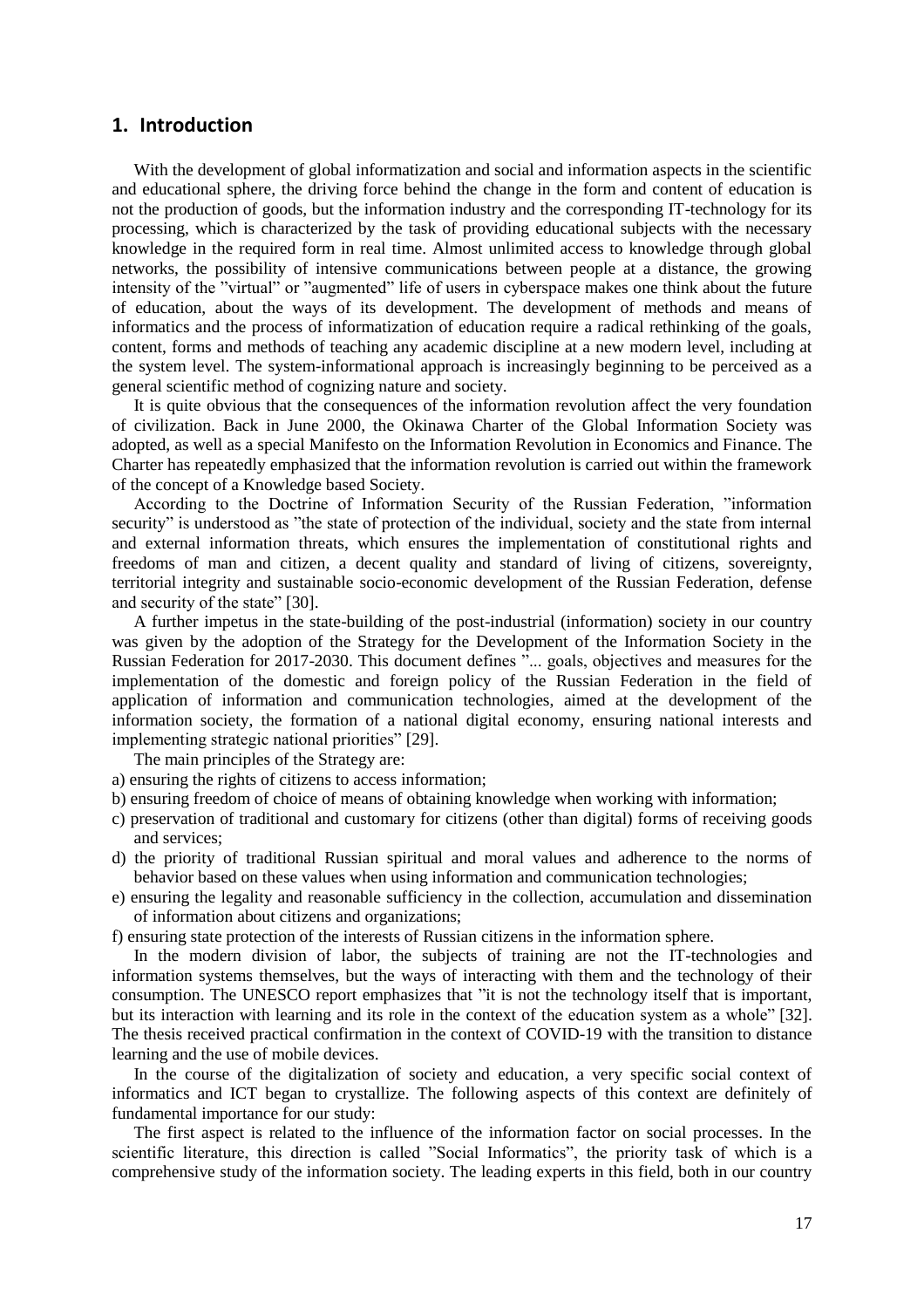and abroad are: D. Bell, A. P. Ershov, K. K. Colin, N. N. Moiseev, A. I. Rakitov, A. Toffler, A. Touraine and others.

The second aspect covers the problems of modernization of general information education and is due to the incomplete correspondence of its level and the requirements of the information society; the absence of a systemically conditioned formation of information culture of educational subjects in the information education system, as indicated in the documents "Strategy for the Development of the Information Society", "Doctrine of Information Security", etc. This discrepancy can be traced, in particular, in relation to the above-mentioned characteristic properties of the information society (socio-culture, information culture, information security, etc.).

The third aspect of the social context of information education is associated with the development of informatics and ICT, including the need to comprehend the social aspects of informatization of education, legal regulation of the processes and relations that are implemented in them. The fact is that information processes are studied like all natural and social phenomena based, first of all, on the modeling methodology. On the other hand, an information product is created by a person for a very specific purpose and, as a rule, according to a specific technology, which assumes the presence of mass consumption and a certain order of this consumption. This clearly shows its social aspect.

Fourth aspect. The quality of education and the effectiveness of educational and cognitive activities of educational subjects largely depend on the efficiency and quality of consumption, generation and reproduction of information and knowledge.

The work [\[6\]](#page-13-0) substantiates the need to integrate the information security system into the activities of educational institutions, since "one of the most active consumers and generators of information is the education sector, where the intellectual and moral potential of future generations is formed."

Thus, the integration of a security and information security system in the information and educational sphere becomes a necessity. This problem is the focus of our research.

Safety means the security of the human society, expresses a guarantee of the safety of the state, their resources, wealth, knowledge; conditions, environments in which they live, operate and develop, which correspond to their level and development goals. Since all phenomena and processes of the world are informational in nature, any activity and any interaction in society is implemented as informational, then any security is realized through information security "... information security is becoming one of the most important conditions for ensuring national and international security, as well as personal security of every person" [\[18\].](#page-14-3)

Therefore, information security is as follows:

- security of the human information sphere, information, information processes and relations, the infrastructure of this sphere;
- informational expression of general safety and security of any particular type.
- Information security in the educational and pedagogical sphere must be considered in the following aspects:
- as a socio-cultural phenomenon of the world, society, environment, human sphere and the corresponding social, general cognitive, scientific concept, expressed in research and knowledge;
- as their manifestation in the educational environment, in educational interaction and pedagogical research, in the personal systems of subjects of education, in their development and self-development;
- as the content of education and subject teaching, including information education and computer science teaching.

Thus, the aspect of the social context of informatics and ICT is associated with the development of informatization, including informatization of education, with the need to comprehend the social and socio-legal aspects of informatization, legal regulation of the processes and relations that are implemented in them. In the work [\[21\],](#page-14-4) the authors emphasize that the national policy of informatization of society and education "develops as a part of global (world) informatization", "harmonization of national information law with laws, laws, standards of the general information environment" is carried out. As rightly noted, "the modern educational space is a participant in the emergence of a new global community" [\[13\].](#page-14-5)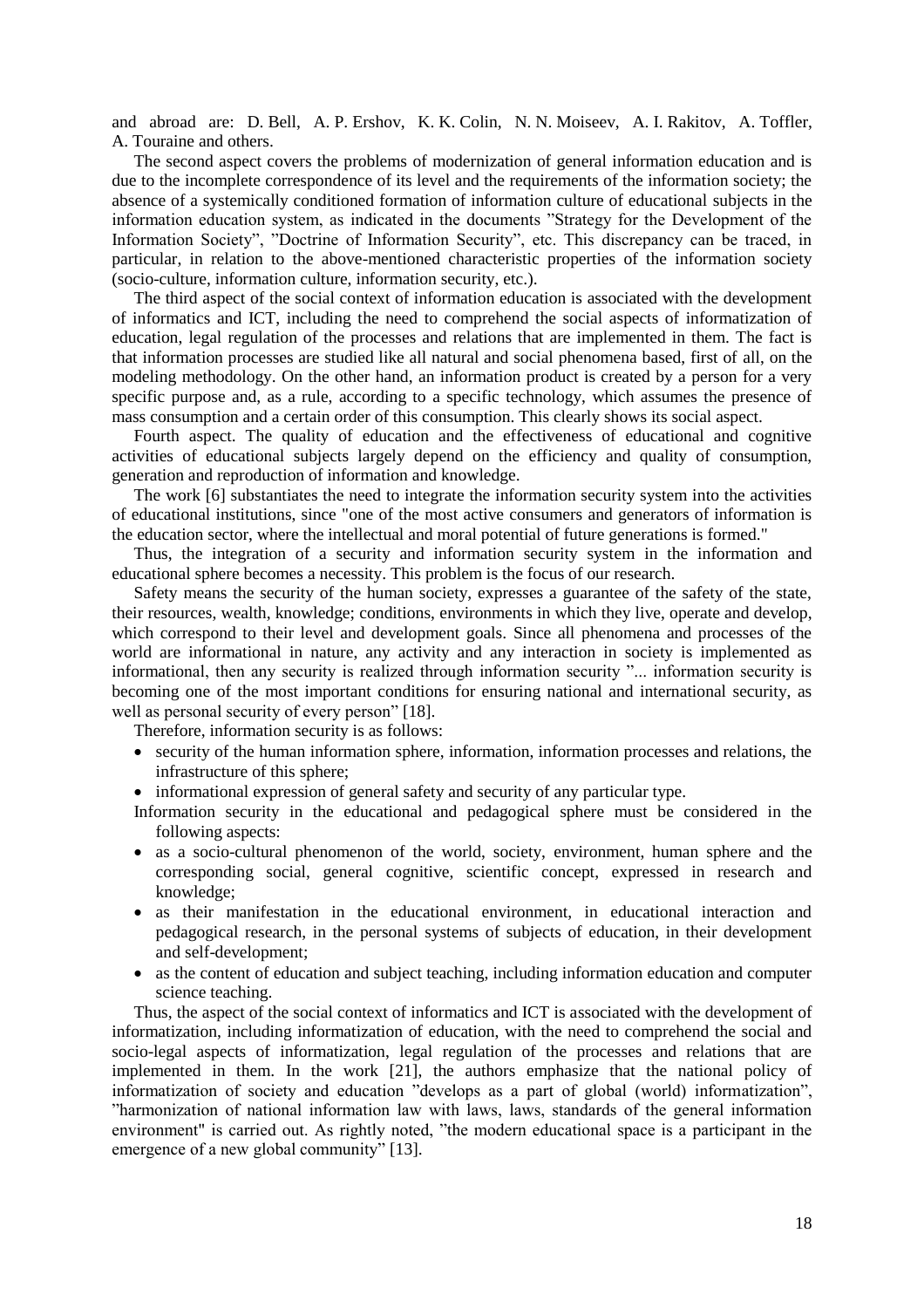The informatization of society is developing in the system of subject and object relations, in the aspect of information interaction, which requires a legal subsystem of informatization. The legal system of informatization, in turn, presupposes the presence of an appropriate theory - legal informatics, a component of the scientific system of informatics, which constitutes a complex unity with social informatics.

The purpose of the study is to substantiate the importance and prospects of the system of pedagogical support and support for information security of educational subjects in a secondary school as the foundation of their information culture in accordance with the requirements of Federal State Educational Standards; directions in pedagogical science, which is in a state of formation.

### **2. Literature review**

The modernization of the existing information education is due to the need to form a culture of knowledge and, accordingly, a culture of educational knowledge, which will become the basis for the development of skills, competencies of subjects of education and a forming part of the content of education and self-study. This thesis is supported by a number of trends taking place in society and education in the context of digitalization.

(1) The task of the subject of education is to develop, increase the level of their competencies (information and communication, sociocultural, socio-legal, etc.) with active interaction with the information and educational environment (IEE), including self-immersion in this Wednesday. "Learn to learn" and "teach to learn" are the fundamental principles of modern education (lifelong learning), which are mutually determining components of a single educational setting. At the same time, this is only a pragmatic, cognitive expression of the culture of knowledge and the culture of knowledge, the upbringing of the personality of the subject of education, the formation of his motivation to develop personal knowledge, to self-development [\[1\].](#page-13-1) However, information should be differentiated in accordance with the measure of their significance, value, necessity, and the criteria for the advisability of including knowledge and other information in the content of training or self-study is their compliance with the goals of education and personal development, efficiency, productivity and continuity.

(2) The social culture of society exists and develops today in the context of digital technologies, the so-called "social media" [\[15\],](#page-14-6) which manifests itself in the active presence of people in social networks, in other virtual forums or forms of communities.

(3) Technological culture develops under the powerful influence of the new scientific paradigm "Data Intensive Science", the main ideology of which is the priority of communication and communication in the process of scientific research over the generally accepted methodologies theoretical and empirical.

All three trends are shaping a new "networked information reality" [\[15\],](#page-14-6) which largely determine the current trends in the development of education and they are related to fundamental issues of pedagogy and digital didactics: how to ensure a balance between individual and collective in the learning process, new content and methods education; the role and place of subjects of education in the ITS, methods and procedure for the systematic organization of training, ensuring the effectiveness, legitimacy, information security and safety of educational and cognitive activities of students. Fundamental is "a balanced correspondence of the information competence of the subject and his information culture, the intellectual and spiritual levels of development of subjects of computer science training, between their formation and development in this training with a corresponding reflection of this in its content and forms" [\[2\].](#page-13-2)

We agree with the opinion of V. P. Polyakov that with the development of IT technology, new forms of illegal activity appear, in particular, with the use of information and communication technologies [\[12\].](#page-14-7) Therefore, the education system is given a special role - the formation of knowledge and competencies in the field of information security, necessary for a successful life, adaptation in society and professional activity in the digital era. One of the strategic goals of ensuring information security in the field of science and the educational and pedagogical sphere is the formation of a culture of personal information security among citizens.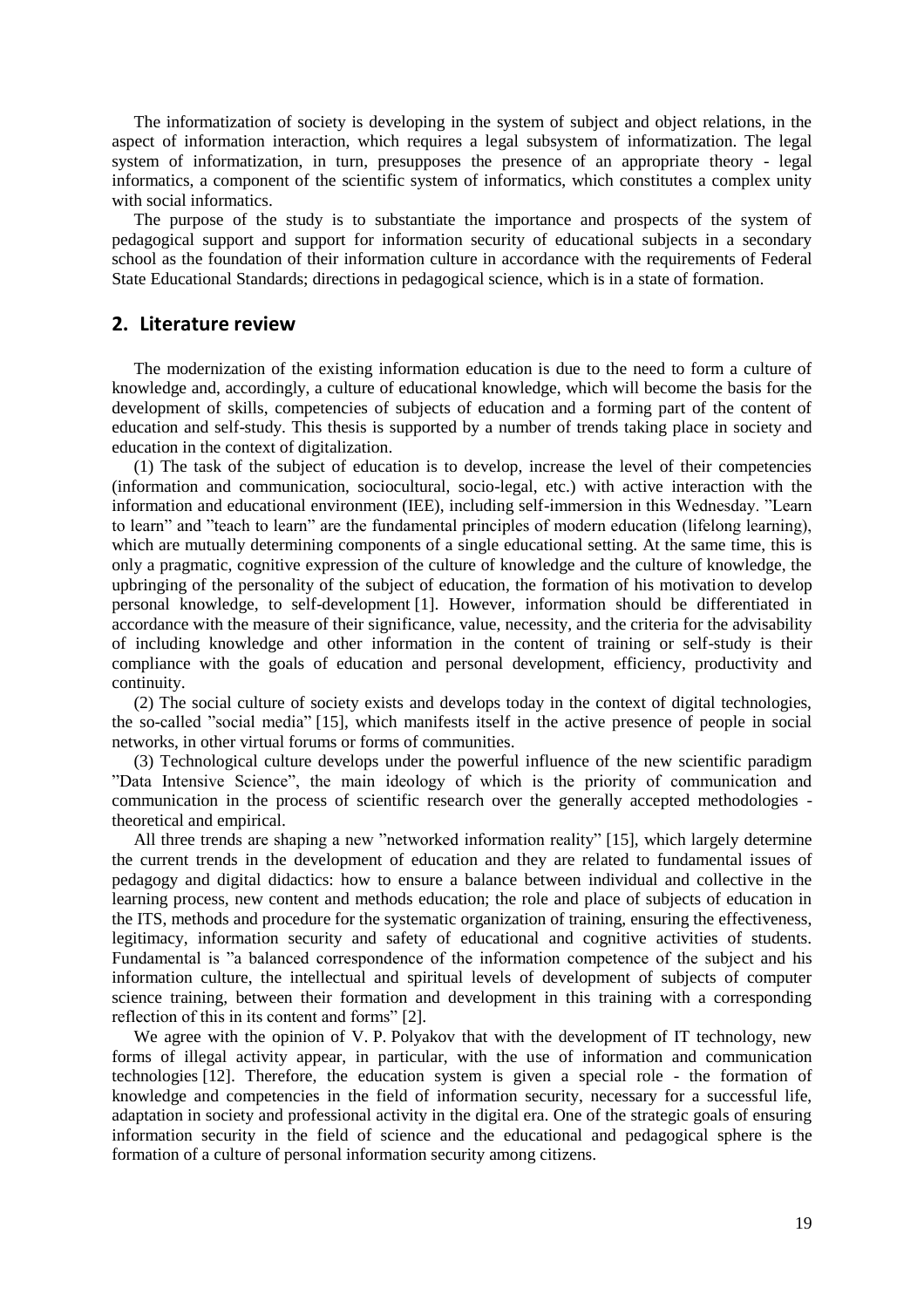The issues of studying the problems of information security and information protection in the Russian Federation are reflected in seven areas of the profile in the curricula and basic educational programs for training specialists in applied informatics (by area) and other categories of IT specialists. For example, the Federal State Educational Standard of Higher Education was approved in the area of training 10.03.01 "Information security" (Link to file: [http://fgosvo.ru/100301\)](http://fgosvo.ru/100301); approved by the Federal State Educational Standard of Higher Education in the area of training 10.02.01 "Organization and technology of ensuring information security" (as amended by the Order of the Ministry of Education and Science of Russia dated 09.04.2015 N 391. The file with the text of the standard is posted in the Federal State Educational Standard of Higher Education section of the website [www.fgosvo.ru\)](http://www.fgosvo.ru/)

The OECD Guidelines for the Security of Information Systems and Networks: Towards a Culture of Security were the starting point for the formation of a culture of information security in developed countries. The recommendations of the Organization for Economic Cooperation and Development (OECD Guidelines for the Security of Information Systems and Networks: Towards a Culture of Security) [31], adopted in 2002. These recommendations formed the basis of the UN General Assembly Resolution "Building a Global Culture of Cybersecurity", adopted in December 2002.

In May 2011, the French Government decided to increase the number of areas for training specialists in the field of information systems security in higher educational institutions [\[36\].](#page-15-0) It was announced that the goals of training specialists are the formation of the necessary competencies that meet the requirements and needs of employers; developing a strategic vision of information security problems in a dynamic market environment.

An analysis of the Master's degree programs of higher educational institutions in Germany shows that the preparation of masters (Master of Science [M.Sc.] and Master of Laws [LL.M.]) [\[34\],](#page-15-1) [\[35\],](#page-15-2) [\[40\],](#page-15-3) [\[41\],](#page-15-4) for example, at the Leibniz University of Hannover, the following programs are being implemented: "Computing and Law", "Cyber Law Research Group", "Corporate and IT Security", "Security Management", "Information Law and Intellectual Property Rights", etc.

The information security strategy in the UK is based on increasing information literacy and media competence of citizens as the ability of children and youth "to make informed choices, understand the nature of content and services and take advantage of the full range of opportunities offered by new communications technologies. They are better able to protect themselves and their families from harmful or offensive material". This strategy is based on the understanding that media literacy is just as important in modern society as traditional literacy [\[33\].](#page-15-5)

The process of formation of socialization of schoolchildren, their motives of behavior, value orientations, behavioral skills are largely formed today at the junction of the virtual world with reality, a "digital generation of children" has appeared, which are characterized by such qualities as creativity, innovation, awareness, thanks to the constant involvement in search and research activities etc. However, according to the researchers, the problem area of the "digital generation" is the departure of children to virtual reality, their information overload, as a result of which motivation, the ability to learn, form knowledge and operate with them decreases [\[10\],](#page-13-3) [\[24\],](#page-14-8) [\[34\],](#page-15-1) [\[39\].](#page-15-6)

Thus, the report of the results of the global research "EU kids online" notes that the use of the Internet by children and adolescents from 9 to 16 years old from 25 European countries spend 88 minutes daily online; at the age of 15-16, the duration of Internet use reaches 118 minutes: 87% of respondents have online access at home, 63% at school; 49% of the study participants admitted that they use the Internet with friends and their parents (about 25142 respondents). This indicates the need to strengthen control over the use of the Internet by children as part of the consumption of resources in order to reduce the impact on the psyche and physical development of the younger generation of dangerous, traumatic, immoral, or inappropriate content for their age [\[7\],](#page-13-4) [\[9\],](#page-13-5) [\[25\],](#page-14-9) [\[35\],](#page-15-2) [\[36\],](#page-15-0) [\[37\],](#page-15-7) [\[38\].](#page-15-8)

EU Kids Online, one of the collaboration partners of the Global Kids Online initiative, is an international research network that currently spans 33 countries. Data for the report was collected from research in Albania, Argentina, Brazil, Bulgaria, Ghana, Italy, Uruguay, Montenegro, Chile, Philippines, South Africa and members of the Global Kids Online network. The report notes that Internet use carries risks for children:

• More than half of children and young people surveyed in South Africa said they had encountered sexual content on the Internet.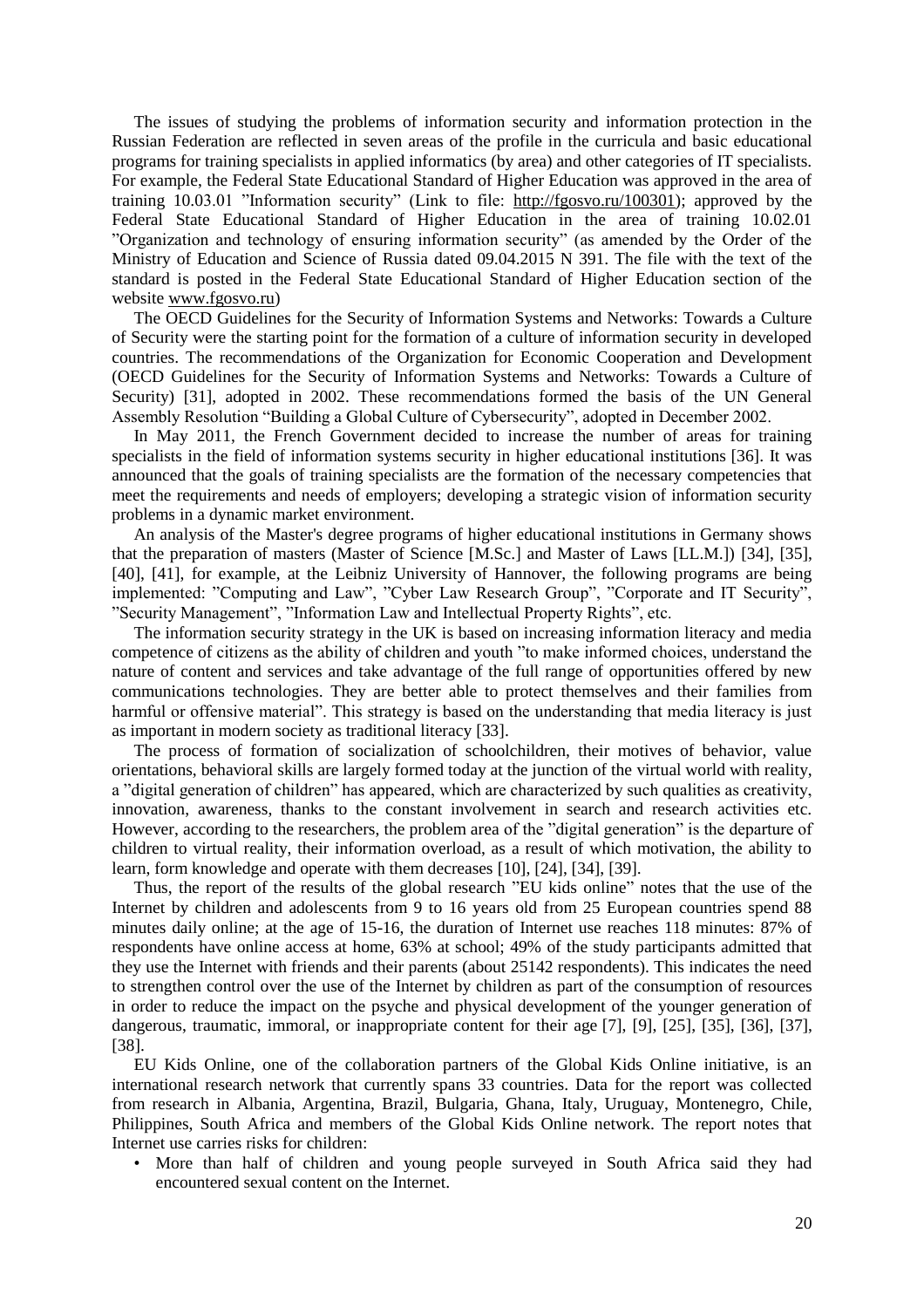- 22 percent of respondents in Italy and Uruguay said they had been shown self-harm material.
- 35 percent of children surveyed in Italy and Uruguay said they had experienced incitement to hatred.
- Only 2 out of 5 Facebook users aged 10 to 14 in Bulgaria open their accounts.
- In 11 countries surveyed, 30 to 75 percent of children said they may not be able to verify the accuracy of online information [\[37\].](#page-15-7)

Commenting on the Global Kids Online report, LSE social psychology professor and report coauthor Sonia Livingston notes, that "Rather than worrying about how much time kids spend online, the Global Kids Online study encourages parents to positively interact with and discuss with their children's digital world the specific content and contact risks they may face so that children can become resilient and thrive" [\[37\].](#page-15-7)

However, there is a view and opposite view that the Internet as entertainment is critical to the development of digital skills in schoolchildren: "We often hear so much about the risks of using children online, but less about how we can improve their resilience. on the Internet and digital skills ", underlines Priscilla Idele (Deputy Director of the UNICEF's Office of Research-Innocenti in Florence, Italy). "We need to help children navigate the Internet in the same way that we teach children to cross the road. We cannot - and do not want - to prevent children from crossing the road just because it is dangerous; our task is to teach them how to cross the road safely and responsibly in all situations and apply security measures that allow them to do so" [\[37\].](#page-15-7)

There is a deep understanding of the issues of information security, information security, ensuring the security of the younger generation and the need to form the information culture of a person's personality in the digital era. But in school education there is no clear position on how to ensure the information security of students, what mechanisms (other than blocking sites or content) can be effectively used in this process. We see that the problem is further aggravated by the lack of teaching staff - specialists who are purposefully trained to implement and support just such a project.

### **3. Problem statement**

Graduates of universities with special training in support of information security of students in the conditions of the information and educational environment of a general education school can now fully prepare only outside the sphere of humanitarian and pedagogical education. For pedagogical support, in addition to studying subjects of the natural science and professional cycle (mathematics, computer science, information technology, computer communication networks), a methodological training system is needed that ensures the formation of the level of information culture of a teacher or specialist with an obligatory component - competence in the field of information security and information security in education. This problem is of an interdisciplinary nature and requires pedagogical understanding in the development of the student's personality in the aspect of ensuring information security in a modern digital society. Unfortunately, pedagogical science does not fully pay attention to various issues related to training university graduates to ensure information security of schoolchildren.

The formation of information culture is a multifaceted step-by-step process of continuous information training of students. It is the level of information culture that is an indicator of the subject's readiness for learning and self-learning, development and self-development and characterizes the efficiency of using information and information resources in educational and professional activities in the information space, with the mandatory provision of information security requirements.

### **4. Research problem**

At the same time, the development of the information society has given rise to significant and only inherent problems in this society. There is a virtualization of public life as a process of creating a "virtual world" or "augmented reality", that is, the replacement of real things and values with their information models, virtual values becomes a universal phenomenon in the information society.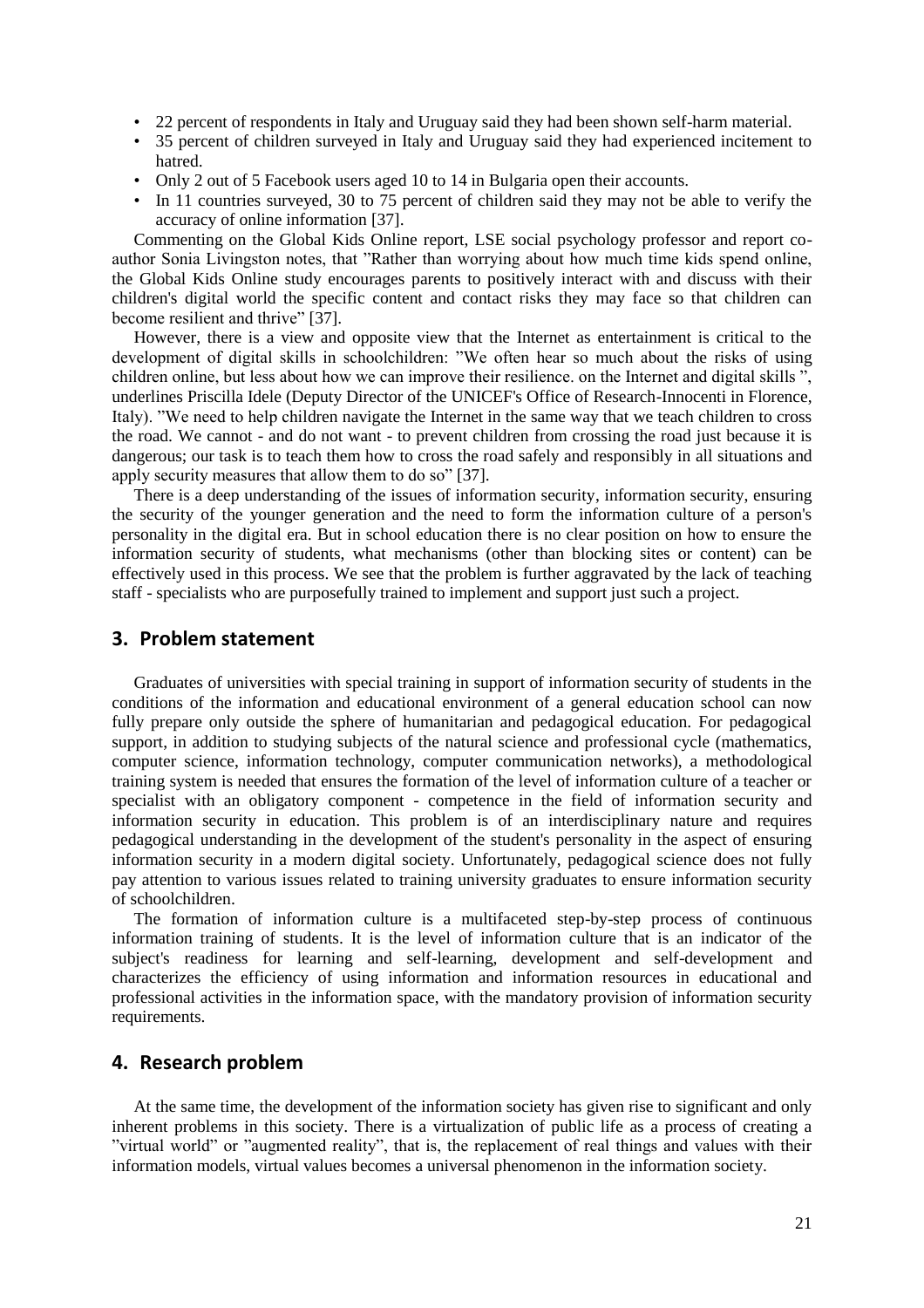It is with these features of modern society that a graduate of a secondary school and a university has to face, therefore, the process of their information education should be an adequate "response" to the "challenges" (in A. Toynbee's terminology) of modern society.

The **information security problems** considered in the study are:

- protection of information in the context of information law, protection of information, including copyright;
- protection of the information environment and the person, including the subject of education, from negative information and disinformation, negative information impact on them;
- the formation of personal qualities of a person, including the subject of education as resources of his personal information security.

**Information security problems of education**, considered in the study, are:

- pedagogical development of the topic of information security and its implementation in the field of education;
- adequate reflection of topics and problems of information security in the content of education and subject teaching, including in the content of teaching computer science;
- formation of personal information culture and critical thinking of educational subjects.

## **5. Research objectives**

The objectives of the study are:

- ‒ Pedagogical identification of the concepts of information security of society and man, information security of education and the subject of education.
- ‒ Pedagogical description of the content of topics of information security of society and education, their subjects, reflection of topics in the content of subject training, in the subject of informatics and ICT.
- ‒ Pedagogical description of the means and methods for the formation of knowledge and personal competencies of educational subjects on the topics of teaching information security and its provision.
- ‒ Pedagogical description of the means and methods of developing information culture, including the culture of information security of educational entities.

## **6. Methodology**

The methodological basis that implements the fundamental system-activity approach in the field of education, primarily in information education and teaching computer science and ICT, are:

- ‒ systemic and informational, as a basic approach to the implementation of an informational approach to understanding the world and a person through the prism of social relations and sociocultural orientation of informational-cognitive and educational-cognitive processes.
- ‒ a meaningful approach aimed at an adequate expression of the content of education in the context of digitalization of education;
- ‒ a formal approach aimed at determining the optimal formal and logical means of resources and technologies for ensuring information security in the educational and pedagogical sphere;
- ‒ a socio-cultural approach aimed at the development of socio-culture, personal information culture by means and resources of electronic-digital learning, and a culture of interaction in IEE in the context of protecting information and educational resources of IEE and educational subjects.

## **7. Research methods**

The research used theoretical research methods:

‒ analysis of philosophical, psychological, pedagogical, scientific, technical and methodological literature, analysis of educational literature, analysis of school and university basic educational programs and fulfillment of the requirements of the Federal State Educational Standard;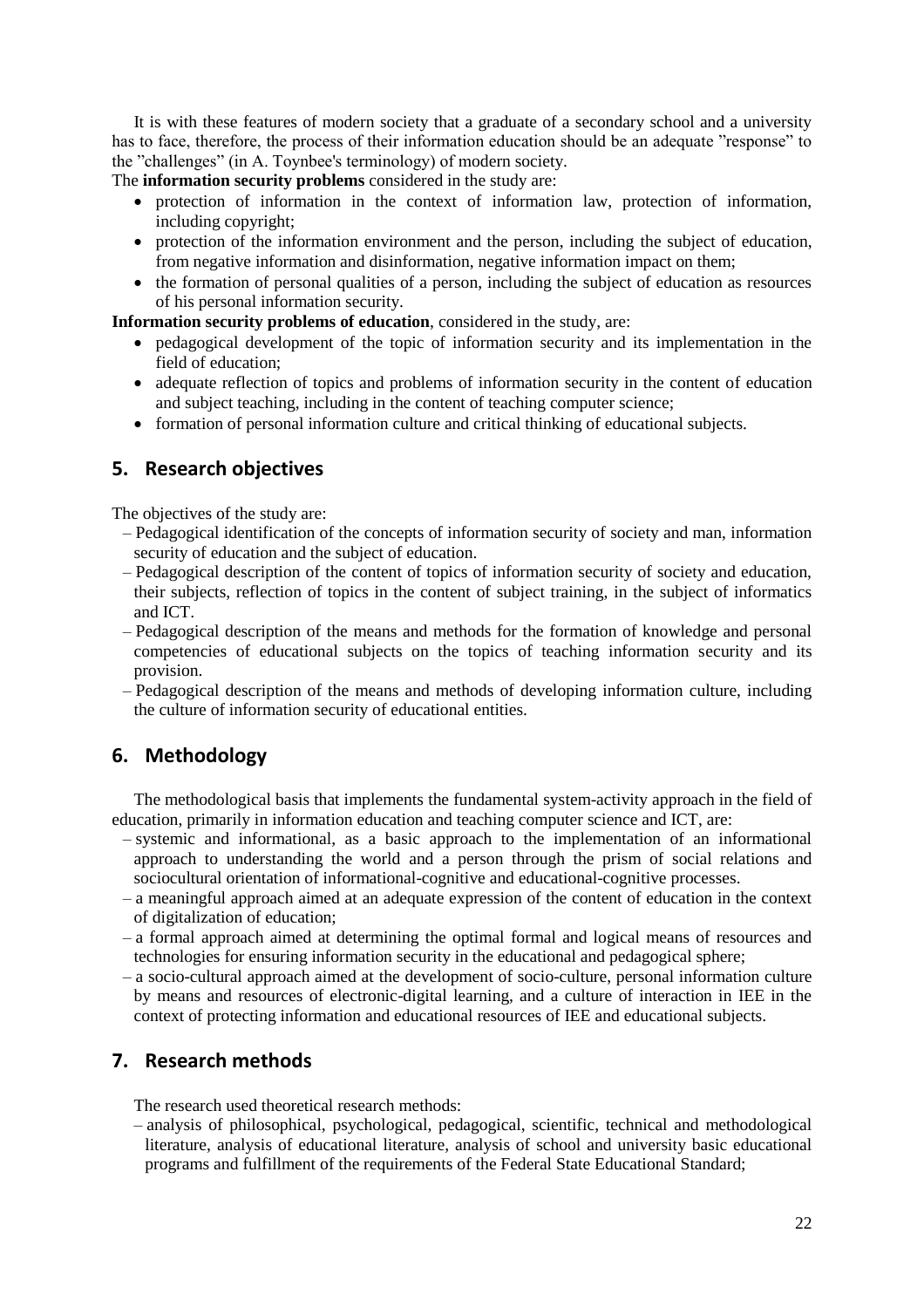- ‒ general scientific methods of cognition: analysis, synthesis, comparison and collation, generalization, systematization, etc.;
- ‒ system-structural and system-functional analysis of the methodological training system, in particular, computer science and ICT.

### **8. Results**

The expediency of training a teacher in the field of information and ensuring information security of students in the context of higher pedagogical education is confirmed.

The methodological prerequisites for studying the foundations of information protection and ensuring information security as the foundation of information culture of educational subjects have been determined.

The goals and directions of pedagogical support and information security support of schoolchildren in the information and educational environment in order to protect them from negative manifestations, threats and risks in open cyberspace are formulated.

It is noted that the results of educational and cognitive activities of students without taking into account the problems of ensuring information security in the context of digitalization can become the most unpredictable in terms of reducing motivation, interest in learning, research activities, etc.

#### **9. Discussion**

An important sign of the information and digital age is the growing role and value of knowledge. At the same time, the understanding and value of education as a channel for the transmission and environment of "personal appropriation" of the experience, knowledge, skills, culture of previous generations to a new one for subsequent use and expansion in accordance with the goals of society and the requirements of its development is growing. In this regard, the goal of education is to ensure the historical security of society as a condition for the continuity of existence and development - the resources and knowledge of society lose value without acquiring them by the new generation. The question is how and how to make this transmission channel secure!

Creation and cognition provide for the preservation of results and ensuring continuity - the transfer of the heritage of society to future generations. In addition, creation involves ensuring its implementation, continuity, completion. Therefore, an equally important task is to ensure security, information security - the security of processes, relations, objects and subjects, security of the state; development security and historical perspective.

In these conditions, the education system is assigned a special role - the formation of knowledge and competencies in the field of information security, necessary for a successful life and professional activity in the information society, and "these competencies should be classified as general cultural" [\[4\].](#page-13-6) The process of forming personal competencies in the field of information security should cover all levels of the education system: secondary (complete, incomplete) education, primary, secondary and higher professional education, which imposes new requirements on the system of higher pedagogical and vocational education.

The progress of mankind is unthinkable without effective processes of creation, cognition, production and reproduction. But even without information security, without its effective organization and provision, progress is also impossible, and even more so there is no historical perspective for it. That is, information security is a logical extension of the system of building society, and all the problems of mankind, all its processes of cognition and construction should be linked to security problems and solved with them in a complex, in accordance with information balance.

Consequently, ensuring information security, solving its problems should be carried out in a complex, parallel and interconnected with the solution of problems of the development of society.

Ensuring security is the creation of necessary and sufficient conditions for the state of security, assurance, safety. Since any security is implemented through information security, then ensuring any type of security (social, technological, energy, food) requires appropriate information security. And vice versa, information security presupposes consideration of any security problem in a complex of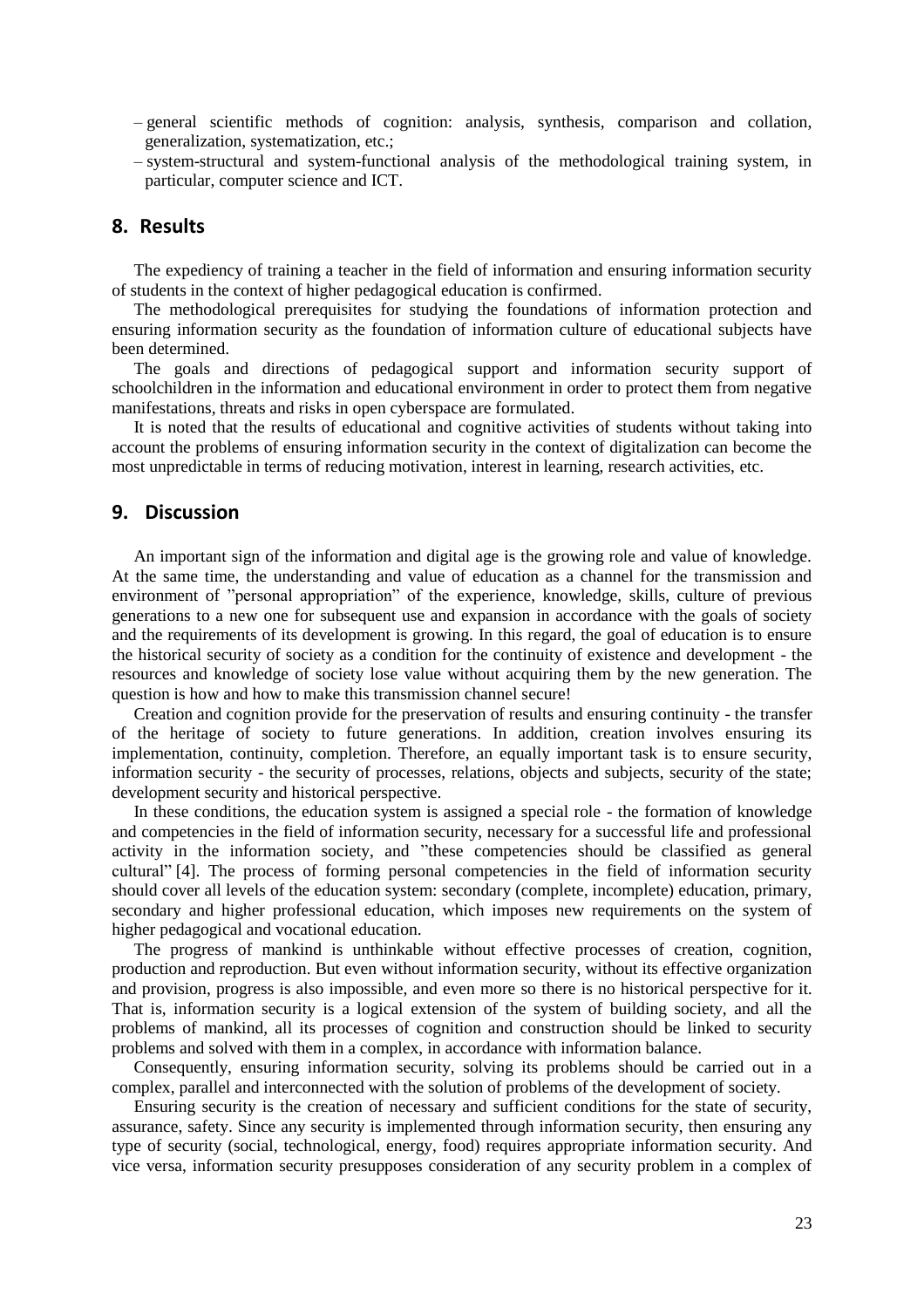interrelated and interdependent problems, in the interconnection of all its information characteristics and forms of implementation.

At the same time, information security, as well as its provision, are not self-sufficient and cannot either exist separately from other problems of development and ensure the security of society, or be implemented exclusively by information means, without the use of material and energy resources.

Thus, information security (IS) is an objective factor in the life and development of modern society, its state and quality characteristics. Functionally, information security is provided by many social, technological and production systems, but this is another research topic.

Information security and its provision are of particular importance in the information society, in which all cognitive and socio-cultural phenomena have informational expression and presentation and are implemented at the informational level.

As social and socio-cultural concepts "security" and "information security" and its provision are general scientific and are studied in a variety of fundamental sciences and applied science systems: philosophy, sociology, cultural studies, natural science, pedagogy, etc. Since this security is informational, then its theoretical research and systematized description presupposes the use of information methods, and its provision - of information means, that is, methods, knowledge and means of informatics and social informatics are required.

Consequently, informatics and social informatics occupy a central place in the theoretical substantiation of information security theory and in its practical implementation on the basis of their universal means.

Protection of information and information sphere is as follows:

- 1. In the physical protection of materialized information, information resources and information infrastructure by methods and forms of their preservation, the use of various software and technological tools, means of cryptography, etc. This is the most widespread and timeconsuming form of information protection. It is necessary, but clearly insufficient, due only to the relative reliability and efficiency.
- 2. Legal protection of information and the information sphere generated by it was formed along with the corresponding legislative base of information law, as a result of informatization, its processes and relations, requiring effective regulation and regulation. The presence of a legal system generated by information law and its implementation is one of the main qualitative characteristics of the modern information society. The legal system of informatization and, accordingly, the information society is aimed at protecting copyright and intellectual property and expresses other qualitative characteristics of the information society and develops along with it. This means that all information resources must be documented and, as such, are subject to legal protection.

In the information society, information is not only an intermediary in commodity-market relations, but also is an independent commodity represented by information products.

3. The actual problem of modern society is the protection of information from its opposite - from disinformation, which has a political science, commercial or anti-sociocultural orientation. Such "information" can be a means of information warfare or a targeted negative informational and psychological impact on its addressees. It is also protection from "informational garbage" information of dubious quality, unreliable, expressing personal conceit, often openly harmful and destructive. The clogging of the information environment is, on the one hand, a consequence of the low level of culture, information culture of the authors of such "information", on the other hand, it entails a decrease in the level of culture of the information environment and the personal information culture of its direct consumers. Protection of information from misinformation, and from "information garbage" is also the protection of society, the environment, a person from their negative impact. In general, this is exactly what it is focused on.

Protection from negative information and "information waste" is difficult: it is not easy to "separate the wheat from the chaff". But it is necessary, since the information of the environment must be analyzed, systematized, take the form of knowledge: "any knowledge is information, but not all information is knowledge" (emphasis added by the authors).

4. The most reliable form of information and information sphere protection is socioculture, information culture corresponding to the information society, its development and reflection in the personal information culture (information subculture) of the subjects of the considered sphere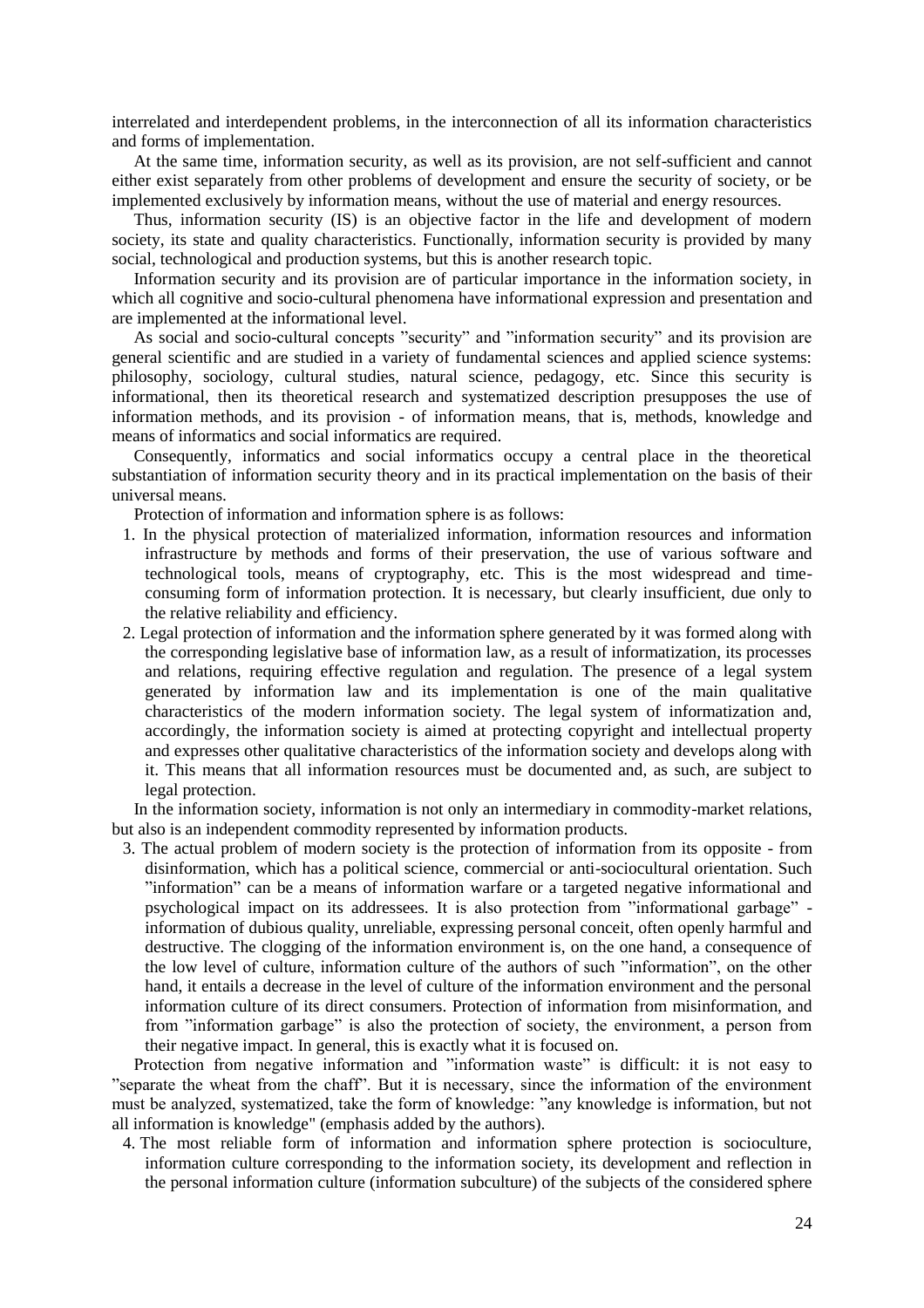"... information as an element of culture prevents dehumanization and replacement of spiritual values" [\[19\].](#page-14-10)

According to the authors, "information culture characterizes the level of development of modern society in its transformation into information. It should be manifested in every informational cognitive process, in every informational interaction and relations expressing them. That is, it should be reflected in every manifestation in education of the sociocultural and, therefore, sociocultural systemic and informational approach" [\[23\].](#page-14-11)

The culture of information and communication relations, first of all, respect for copyright and other information rights, intellectual property rights, that is, compliance with the fundamental norms of copyright protection, etc. It is also a rejection of hacking, spamming, viruses, software piracy. At the same time, reciprocal steps of copyright holders and owners of information products are necessary, expressed in the following:

- taking into account the psychology and material capabilities of potential consumers of their products;
- a system of discounts and incentives for conscientious owners and consumers of information products;
- providing an opportunity for all real and potential violators of information security (hackers, virus creators) to realize their creative abilities in the creative sphere, in informatization.

In the information and computer sphere, normal, mutually beneficial commodity-market relations are needed. Mutual respect of owners and consumers of information products, as elements of information culture, must be instilled in students starting from school.

An indispensable attribute of the modern information environment is the Internet. Based on the technocratic approach of the definition of the "World Wide Web", this is no longer a computer and communication network, and not a sphere of information and communication interaction, but a virtual image of the entire life of society socio-economic, sociocultural, scientific and educational and other spheres. The Internet sphere contains not only a variety of information resources. In a computercommunication environment, implemented through the WWW, you can find out all the news of interest and get any information about all aspects of public life - from political to everyday life. By its scale and multifaceted structure, the Internet sphere, expressed by electronic and communication technologies, is an electronic virtual space, or cyberspace.

Cyberspace is an abstract representation of an electronic virtual world, with a variable but always ordered set of dimensions, which allows modeling and algorithmic paths in any possible direction.

Educational cyberspace is a specific part of the general cyberspace that has an educational purpose and is characterized by purposeful educational relations with it. Consequently, internal relations, the structure of educational cyberspace are derived: they are determined by the relations with it of subjects of education in terms of their effectiveness, rationality, security [\[22\].](#page-14-12)

In formal abstract terms, cyberspace is a relational model of the media environment, the features of which are considered here as dimensions with open and expanding sets of values. Since each feature of this model can be represented as an ordered sequence of other features, cyberspace is hierarchical, and each of its dimensions can be deployed into cyberspace.

The conventionality of the relational representation of cyberspace lies in the fact that any of its ordering is not a single, "continuous" one that applies to all its objects. Therefore, in fact, cyberspace in each of its states can be represented in many different relational models with finite sets of conceptual features and their values, taken as spatial "dimensions" and "metrics" defined on them, that is, the ordering of cyberspace is always local and therefore relative.

Chinese scientist Liu Gang [\[11\]](#page-14-13) points out that the choice of any path and structure of any subspace in cyberspace is based on a variety of logical assessments, taking into account such modalities as "necessary", "accidentally", "possible", "impossible", their combination. That is, interaction with cyberspace presupposes a qualitatively different logic that goes beyond the binary modal logic [\[2\].](#page-13-2)

Due to its comprehensiveness, the Internet sphere contains information of varying quality: reliable information presented in knowledge and information resources, and not very reliable, low-quality in form and content. That is, the Internet sphere contains a lot of "information waste", from which it must be freed. All positive, cognitive and sociocultural information and knowledge can drown in this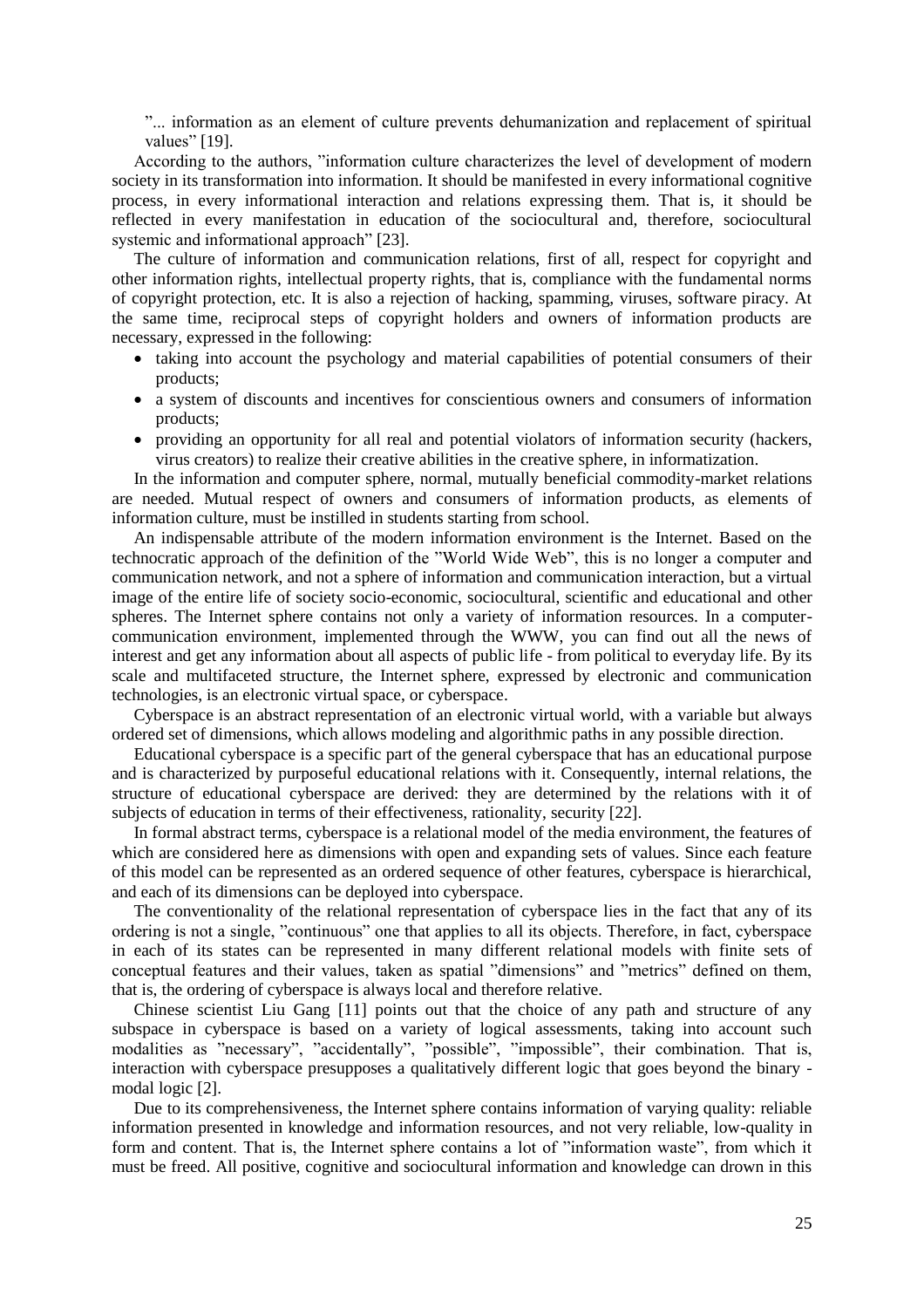"garbage", get lost. Users (consumers of goods, services, etc.) consent to the processing of personal data. A certain regulation is required, the rules of relations in the sphere of the Internet, based on ethical and moral norms of society, the implementation of which must be undertaken by each subject entering this sphere. Therefore, the order of inclusion in it of the information of any of its active systems must be determined.

Due to the rapid development of the Internet, there is a virtualization of the economy [\[16\],](#page-14-14) which consists "in the revolutionary transition of society from traditional forms of business to electronic business, ie. to conduct all economic transactions only through information telecommunication networks" [\[20\].](#page-14-15)

Among other things, the Internet sphere is a market, a network of Internet stores of various types of commercial products. This type of trade is more convenient and cheaper for the buyer: he does not need to go shopping, and the seller does not need to spend money on retail space and warehouses.

However, this type of trade is also less reliable: the relationship between the seller and the buyer is only indirect, virtual. Therefore, various overlays are possible: there is no guarantee that the goods ordered by the buyer meet his requirements, that the goods ordered by him will be delivered, there is no guarantee for the guarantee (warranty period). This is an example of not entirely secure information relations, virtually expressed in the Internet, not always successful implementations in the real environment of virtual relations in the Internet sphere.

Banking and other financial transactions are not entirely safe in the Internet. It is necessary to use secure payment systems, software implemented on the Internet. These examples are a consequence of insufficiently high professional competence, as well as a manifestation of low socioculture and/or information culture of a certain set of subjects of virtual relations, the moral foundations of which allow outright deception and money-grubbing. In the virtual economy, "we need completely different forms of economic operations, a different style of thinking ..., a different form of interaction ..., a radical retraining of personnel" [\[20\].](#page-14-15)

However, as many sources and researchers point out, the main threat to information security in the Internet is different. This is a "leak" of personal data. By entering into any social, commercial and other relations via the Internet, subjects register, indicating their personal data, which automatically become part of the content of its sphere. In the event of bad faith of any link in the network or malicious interference in its functioning (hacking), they become publicly available or are "appropriated" by certain groups of people, which contradicts their confidentiality. It is necessary to fight this by all means and forms of information protection to ensure the information security of the individual. We share the opinion of I. V. Robert that the implementation of measures to ensure the information security of an individual should ensure:

- ‒ human protection from unethical, illegal, aggressive information (propaganda of violence, terrorism, suicide, violation of the norms and rules of human behavior in society; "denigrating" a person; involvement in prohibited Internet communities; extortion; intimidation);
- protection of a person from providing him with unreliable, illegitimate information, as well as information that is ethically incorrect;
- ‒ the security of personal information, personal data, which determines the status of noninterference in a person's private life;
- ‒ the protection of the individual from "information violence" from the source of information addressed to the "dark side" of his personality [\[26\]\]](#page-14-16).

In pedagogy and, in particular, in teaching computer science and ICT, information security is represented as follows:

- ‒ safety of information and educational space, educational process, interaction, relations;
- ‒ protection of subjects of education from negative information and psychological impact;
- ‒ safety of subjects of education in relation to technologization and virtualization of their thinking.
- ‒ formation of information culture of educational subjects, including their personal culture of information security.

It is necessary to develop in each subject of education a critical attitude to information, which means the following:

‒ the subject's invariant ability to assess and analyze information new to him for its objectivity and reliability, ethical correctness, compliance with reality, socio-cultural and moral values;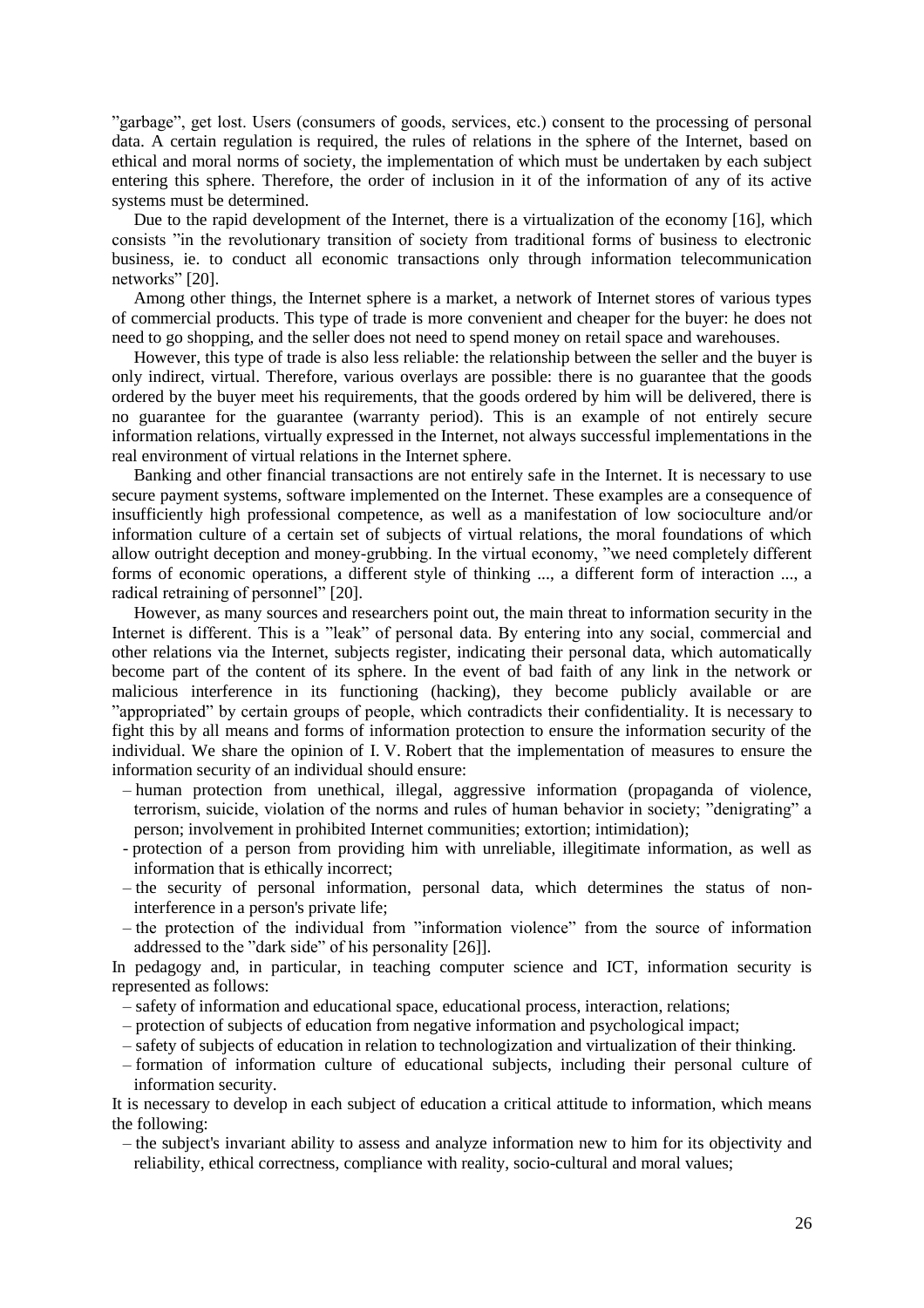‒ the ability to differentiate information from the environment for its value for their socially determined personal development.

A personal information culture is needed that provides the subject with resistance to possible negative information and psychological influences, counteraction to their implementation and implementation in a personal and public environment.

The subject's critical attitude to information is an important component of personal information culture, including his media culture and media security culture [\[28\].](#page-14-17) It is necessary to develop the ability of the learning subject to assess information for its quality and reliability, which will allow him to distinguish between positive and negative, meaningful and meaningless information.

The subject's critical attitude to information entails his ability for critical thinking, which is understood as his intellectual and imaginative thinking in the process of acquiring his own knowledge, including the search for ways to effectively and efficiently solve problems, analysis and synthesis, assessment of network, media and own information, and its identification positive and negative aspects, factors.

The formation and development of critical thinking of the subject of education provides for "the creation of a basic attitude towards oneself and the world, implying a variable, independent, meaningful position. This position significantly increases the reliability of education - because it becomes conscious and reflective and increases the communicative potential of the individual" [\[27\].](#page-14-18)

That is, critical thinking is a synthesis of conscious and reflexive thinking of the subject of education, which creates his ability to efficiently, efficiently and safely use the information coming to him in the information environment, media environment, cyberspace in terms of his personal development and self-development. At the same time, the ability to be critical of information and the presence of critical thinking are derivatives. A level of information culture of the subject is needed, which does not allow him to go beyond the ethical norms of relations in the environment. The internal potential of the subject is required to ensure the elimination of the possible negative influence of information from the external environment. It is necessary to develop the spiritual and intellectual culture of the student, the formation of the corresponding qualitative characteristics of the personality.

An important aspect of computer culture is also the development of a culture of information and computer security not on the basis of information and legal culture, subculture, ethics of relations in the computer sphere. Much attention is paid to this issue in the section "Computer Ethics" [\[17\].](#page-14-19) Among the topical problems of information and computer security, the following stand out in particular:

- ‒ aspect of technization (technologization) of a person. Robot Syndrome;
- ‒ aspect of formalization of thinking;
- ‒ the consequences of the development of intelligent systems;
- ‒ aspect of virtualization of personal information environment;
- ‒ aspect of virtual values (in the perception of information);
- ‒ aspect of physical security of subjects.

In the 21st century, electronic intellectual means increasingly prevail over other means of perception and knowledge of the world. However, cognition of the diversity of the world, culture, knowledge presupposes the presence of the same variety of means of perception, sources of information, participants in the information dialogue "... virtual space becomes not only a form of technology existence, but also a place of human social existence, which is represented by distributed, multiple **I**" [\[14\].](#page-14-20) At the same time, the limitation of the activity-cognitive environment entails the limitation of the cognizing personality itself. The withdrawal into the virtual world of reflected (abstract) information entails the closure of a person in a limited space of illusions and representations.

The study of the remote consequences of the introduction and development of intelligent systems borders on fantasy. However, the following becomes clear: a spiritless robot that does not have a direct connection with wildlife is potentially dangerous to humans. The man himself is no less dangerous to be separated from nature. Problems of development and security of mankind should be solved jointly and in parallel. Otherwise, instead of "discerning the essence of technology", present it only as a tool and tool [\[5\],](#page-13-7) thus moving away from the "realization of the truth", we risk falling into the error that M. Heidegger warns about.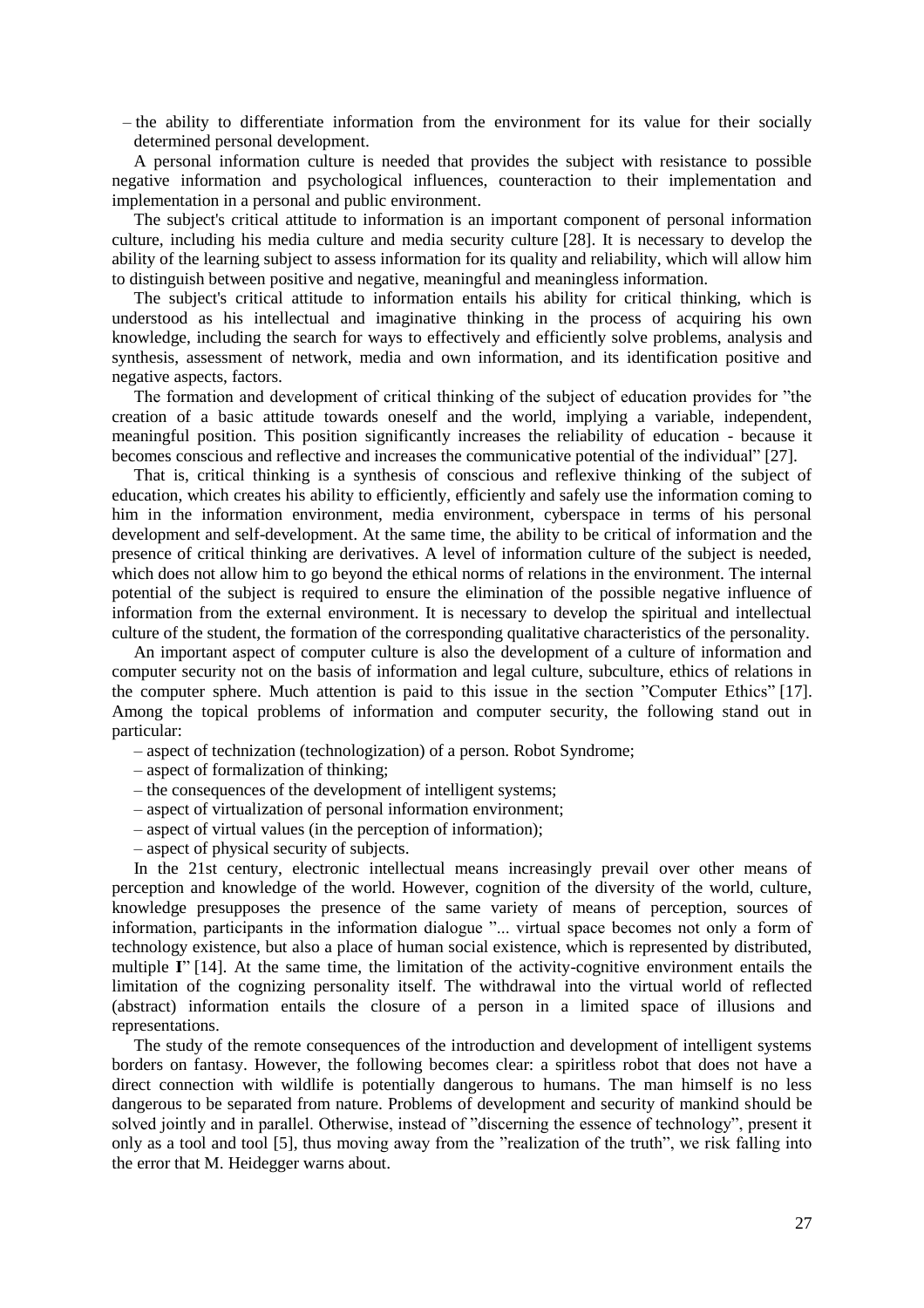The technologization of the activity and cognition of the subject of education should in no case lead to the technologization of his consciousness and thinking. The well-known Russian thinker N. A. Berdyaev drew attention to the danger of the technization of society, speaking about the increasing separation of man from nature, about the technization of the human world, manifested in its dehumanization, in the loss of the moral and spiritual in the technical civilization created by mankind [\[3\].](#page-13-8) Fetishization of information and computer technologies, the Internet is also harmful, as is insufficient attention to the technologies of the IT industry. Formalization of thinking entails the manifestation of the "robot syndrome", which is no less dangerous than the invasion of real robots. In the absence of "live" communication with the world, a person's feelings are dulled; the spiritual world is impoverished. Virtual values may become more important for him.

The physical expression of the subject's information security is, first of all, compliance with the rules of work with information and computer technologies (ICT). Passion for working on a computer should not be expressed in maximalism and fanaticism.

### **10. Conclusion**

The results considered in the study lead to the following conclusions:

1. It has been established that the introduction of information technologies in educational activities, the integration of pedagogical and computer technologies in education without linking with information security significantly increases the risk of information threats, data protection, information, etc.

2. The essence of the concepts "information culture", "information security as a component of the information culture of subjects of education" has been clarified, their content has been disclosed. For example, the main goals of teaching information security to the general education system are highlighted, which include the issues of ensuring the basics of information security, which is a mandatory component of the information culture of the subject of learning.

- 3. Generalization of the research results allow us to draw the following conclusions:
- ‒ it is advisable to have a unified interpretation of key concepts and terms that are used in the field of ensuring information security of an individual in general, and of subjects of education, in particular;
- ‒ the formation of a person's personal qualities, ensuring his information security and comfortable interaction with the information, educational and social environment, should take place in the context of information law and the restriction of an individual's access to information that poses a threat to his life;
- ‒ in order to ensure the information security of the subject of education, it is necessary: an adequate reflection of the topics and problems of information security in the content of education and subject training, including in the content of informatics and ICT teaching; it is necessary to form a personal information culture and critical thinking of educational subjects as components of the general information culture of an individual.Use a first level heading for the references. References follow the acknowledgements.

Threats affecting the information security of educational subjects in the context of cyberspace and e-learning are analyzed. The use of modern information and pedagogical technologies as a means of ensuring information security of education in the network is substantiated.

It is shown that knowledge and culture are not only decisive for all other features of the information society, but also mutually determining:

- ‒ the development and use of knowledge presupposes a culture of knowledge and a culture of knowledge;
- ‒ information culture is systemic and has a representation as a high-level knowledge, develops and is realized through knowledge.

The necessity of mandatory inclusion of topics in the content of information education in the context of information security and information protection has been substantiated:

- ‒ he state and problems of information security, personal security;
- ‒ goals, objectives and means of ensuring information security;
- ‒ legal and other aspects of information protection, means of protecting electronic data;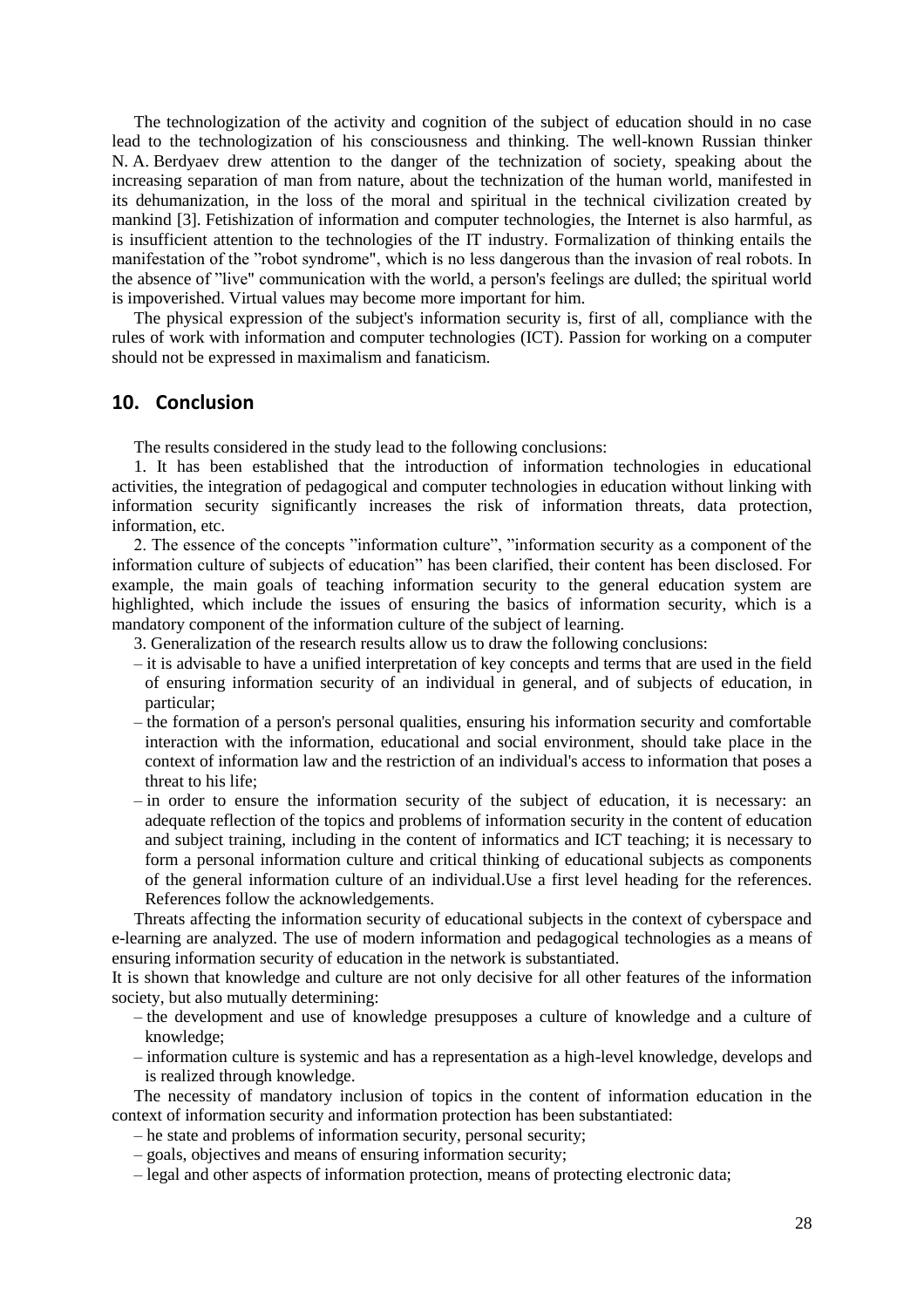‒ computer crimes and the fight against them.

### **11. Acknowledgements**

The authors are grateful to the anonymous reviewers who read the article and made valuable comments that allowed us to improve its quality.

The authors consider it necessary to give some comments on the remark of the reviewer that "specific information technologies or the main components of information security, which were practically applied by the authors in practice, are not presented".

From the existing information security software and hardware, the authors use all technical means and methods of information protection and information security that are freely available to the user, or are presented for official use by educational institutions on the basis of a license agreement. The authors also use the data and information protection services built into the OS of computers, tablets and smartphones.

An example is open access software or software available under a license agreement:

- ‒ Norton Antivirus (protection, security, OS privacy program);
- ‒ ESETNOD32 (anti-virus program for protection against various cyber threats, blocks unauthorized access);
- ‒ Panda Security (a service for protecting against malicious software and Internet threats, runs on the Android OS);
- ‒ Kaspersky Anti-Virus (software against Internet threats);
- ‒ RoboForm (cross-platform password generator and manager for Windows, Mac, iOS);
- ‒ SefelnCloud (a password manager with cloud sync support and AES 256), etc.

Since the article also deals with personal information culture, the need to respect copyright and intellectual property protection, we have no right to mark licensed software without legal regulation of the mechanisms of their presentation, and even more so for practical use.

### **12. References**

- <span id="page-13-1"></span>[1] M. M. Abdurazakov Interaction of subjects of education in the information and educational environment: culture of knowledge, knowledge and information communication. Pedagogy. 2018. № 9. pp. 39-46.
- <span id="page-13-2"></span>[2] M. M. Abdurazakov, R. A-S. Aziyev, M. G. Muhidinov. The principles of constructing a methodical system for teaching computer science in general educational school. Espacios. 2017, V. 38, № 40. p. 2.
- <span id="page-13-8"></span>[3] N. A. Berdyaev Man and machine / N. A. Berdyaev // Questions of Philosophy. 1989. № 2.
- <span id="page-13-6"></span>[4] N. A. Bushmeleva, E. V. Razova Formation of competencies in the field of information security in the system of higher pedagogical education // Scientific-methodical electronic journal "Concept". 2017, V. 2. pp. 537–544. URL: [http://e-koncept.ru/2017/570106.htm.](http://e-koncept.ru/2017/570106.htm)
- <span id="page-13-7"></span>[5] M. Heidegger The question of technology. Time and being (articles and speeches). Moscow : Respublika, 1993. pp. 221–238
- <span id="page-13-0"></span>[6] O. A. Kozlov, L. A. Guzikova Information security as a condition for the activities of educational organizations // Questions of teaching methods at the university. 2017. Vol. 6. № 22, pp. 43–50. DOI: 10.18720/HUM/ISSN2227-8591.22.6
- <span id="page-13-4"></span>[7] Kopecky K. et al. The risks of Internet communication / K. Kopecky, R. Szotkowski, V. Krejci // Procedia - Social and Behavioral Sciences. 2012. Vol. 69. B.1348-1357.
- [8] Kwan G. C. E. et al. Facebook bullying: An extension of battles in school / G. C. E. Kwan, M. M. Skoric // Computers in human behavior. 2013. Vol. 29. P. 16-25.
- <span id="page-13-5"></span>[9] Livingstone S. et al. Risky experience for children online: charting European research on children and the Internet / S. Livingstone, L. Haddon // Children and society. 2008. Vol. 22. P. 314-323.
- <span id="page-13-3"></span>[10] Livingstone S. et al. Annual research review: harms experienced by child users of online and mobile technologies: the nature, prevalence and management of sexual and aggressive risks in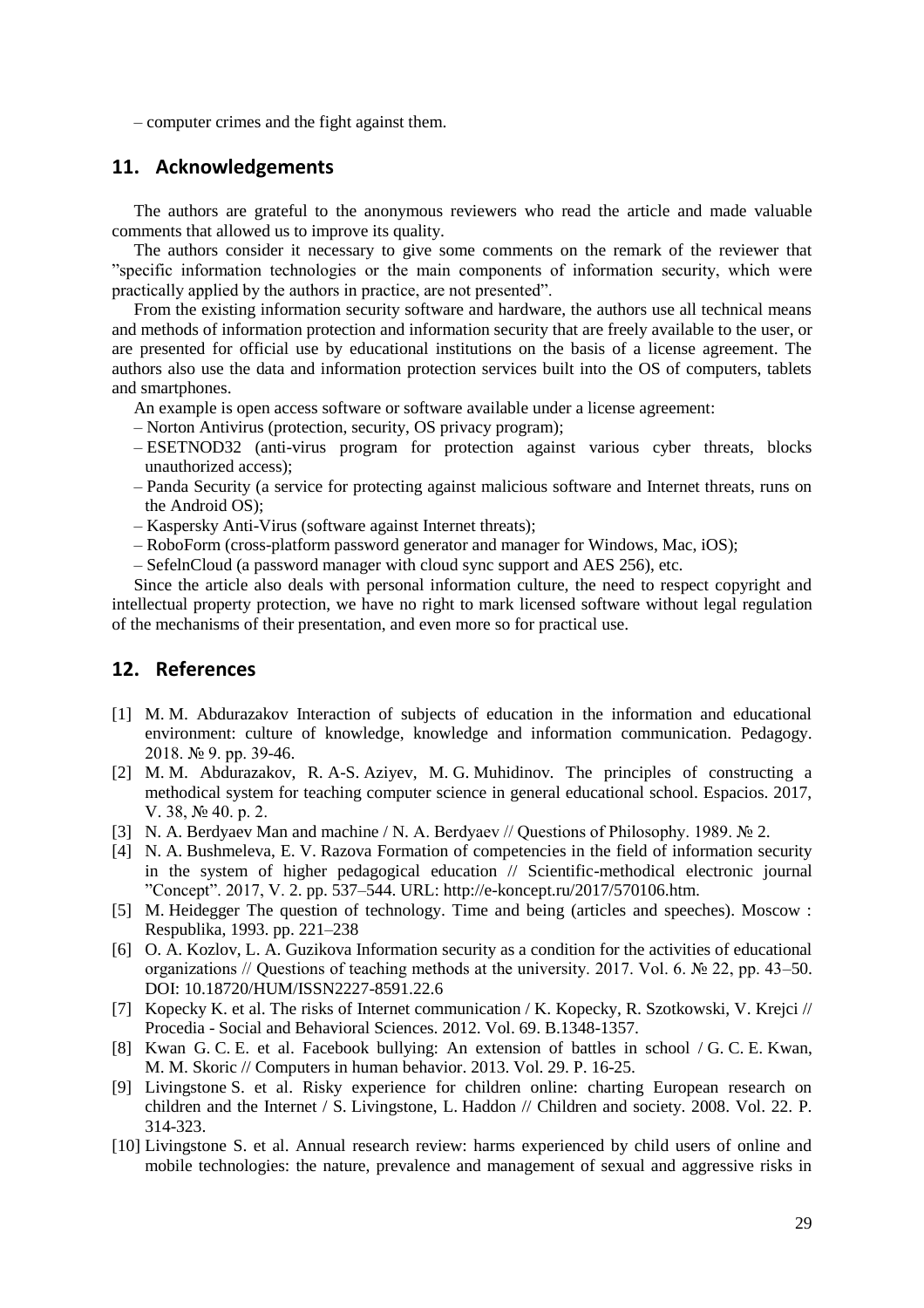the digital age / S. Livingstone, P. Smith // Journal of child psychology and psychiatry. 2014. Vol.55. № 6. Р. 635-654.

- <span id="page-14-13"></span>[11] Liu Gan. Philosophy of information and the foundations of the future Chinese philosophy of science and technology. Questions of Philosophy. 2007, № 5, pp. 45-57.
- <span id="page-14-7"></span>[12] V. P. Polyakov Aspects of information security of information training in the system of higher professional education. Global scientific potential. № 4 (13), 2012. pp. 39 - 44
- <span id="page-14-5"></span>[13] E. V. Volkova Space of knowledge and the modern educational space. // World of Psychology. 2012. № 4, pp. 179-185. URL:<http://elibrary.ru/item.asp?id=18484629>
- <span id="page-14-20"></span>[14] D. A. Ustyuzhanina. The dual nature of new media in the online space // Bulletin of Perm University. Philosophy. Psychology. Sociology. 2019. Issue 2. pp. 204-218. DOI: <https://doi.org/10.17072/2078-7898/2019-2-204-218>
- <span id="page-14-6"></span>[15] Y. Benkler The Wealth of Networks: How Social Production Transforms Markets and Freedom. New Haven, London: Yale University Press, 2006. 515 p.
- <span id="page-14-14"></span>[16] B. Gates Business at the Speed of Thought. Moscow : Eksmo-Press, 2001, 408 p.
- <span id="page-14-19"></span>[17] D. Johnson. Computer Ethics. Prentice-Hall Series Occupational Ethics. Prentice-Hall, Inc. Engleword Clifs, N. J., 1995.
- <span id="page-14-3"></span>[18] K. K. Kolin Social Informatics Today and Tomorrow. Institute of Informatics Problems RAS. Moscow. 2006.
- <span id="page-14-10"></span>[19] K. K. Kolin Culture as an object of information security / Synergetics, philosophy, culture: collection of scientific papers. Moscow : Publishing house of RAGS, 2001, pp. 146- 167.
- <span id="page-14-15"></span>[20] K. K. Kolin, A. D. Ursul Information and culture. Introduction to Information Cultural Studies. Moscow : Publishing house "Strategic priorities", 2015, 300 p.
- <span id="page-14-4"></span>[21] Yu. G. Korotenkov, A. Yu. Lazebnikova Informatization of education as a social process: monograph. Moscow : ISMO RAO, 2010. 60 p.
- <span id="page-14-12"></span>[22] M. M. Abdurazakov, Yu. G. Korotenkov, M. G. Muhidinov. Educational space representation in cyberspace. // SHS Web of Conferences. 2016. Т. 29. С. 01001. DOI: <http://dx.doi.org/10.1051/shsconf/20162901001>
- <span id="page-14-11"></span>[23] H. Dzamyhov, M. M. Nimatulaev, P. Yu. Romanov. Aspects of methodology of pedagogics in an informational society. // SHS Web of Conferences. 2016. Т. 29. С. 01001. DOI: 10.1051/shsconf/20162901020
- <span id="page-14-8"></span>[24] Livingstone S. et al. Theoretical framework for children's internet use / S. Livingstone, L. Haddon // Children, risk and safety on the Internet: research and policy challenges in comparative perspective / Eds. by S. Livingstone, L. Haddon, and A. Görzig. Bristol: The Policy Press, 2012. pp. 1-12.
- <span id="page-14-9"></span>[25] Livingstone S. et al. With members of the EU kids online network. EU kids online / S. Livingstone, L. Haddon, A. Görzing, K. Olafsson. London, Final report, September, 2011. 54 p.
- <span id="page-14-16"></span>[26] I. V. Robert Personal information security. // Proceedings of the International Symposium "Reliability and Quality", 2018. V. 1. pp. 68-71.
- <span id="page-14-18"></span>[27] O. Zagashev New pedagogical technologies in the school library: educational technology for the development of critical thinking by means of reading and writing. Electronic resource: [https://lib.1sept.ru/2004/17/15.htm.](https://lib.1sept.ru/2004/17/15.htm) Access 10.09.2020
- <span id="page-14-17"></span>[28] V. Zhilavskaya Media education as a factor contributing to the self-actualization of an individual in an information society. Text of the report at the 24th meeting of the seminar "Methodological problems of information sciences" (Moscow, INION RAS, January 28, 2016). [http://inion.ru/files/File/MPNI\\_24\\_Zhilavskaya\\_I\\_V\\_Doklad.pdf.](http://inion.ru/files/File/MPNI_24_Zhilavskaya_I_V_Doklad.pdf)
- <span id="page-14-1"></span>[29] Decree of the President of the Russian Federation dated 09.05.2017 No. 203 "On the Strategy for the Development of the Information Society in the Russian Federation for  $2017 - 2030$ " // Collected legislation Russian Federations. 2017. № 20, Art. 290.
- <span id="page-14-0"></span>[30] The doctrine of information security of the Russian Federation, approved by the Decree of the President of the Russian Federation of December 5, 2016 № 646.
- [31] OECD Guidelines for the Security of Information Systems and Networks: Towards a Culture of Security. [http://www.ftc.gov/bcp/conline/edcams/infosecurity/popups/OECD\\_guidelines.pdf.](http://www.ftc.gov/bcp/conline/edcams/infosecurity/popups/OECD_guidelines.pdf)
- <span id="page-14-2"></span>[32] UNESCO Policy Recommendations for Mobile Learning. (2019). <https://iite.unesco.org/pics/publications/ru/files/3214738.pdf>